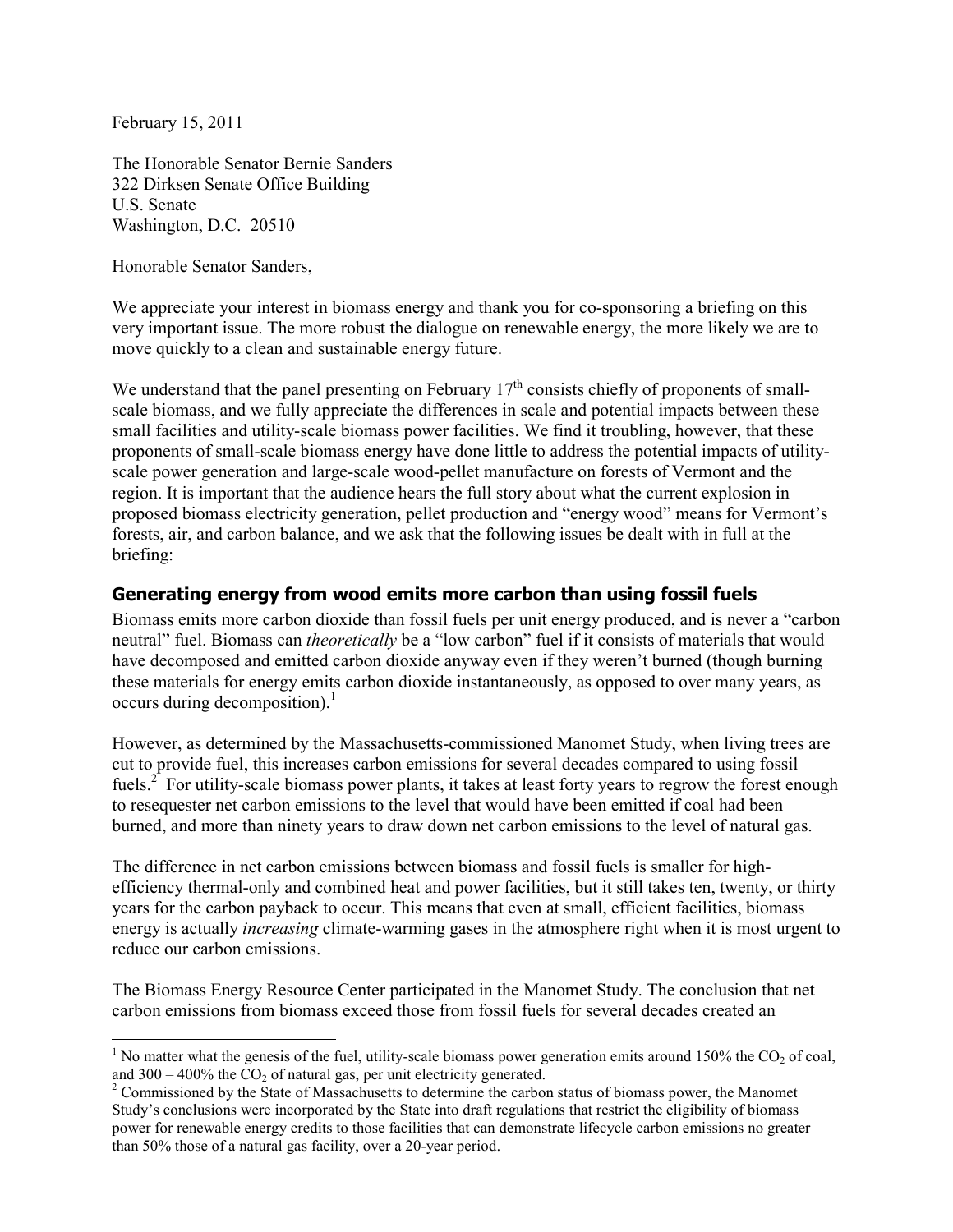uncomfortable situation for BERC, since it contradicted BERC's previous claims that burning wood was carbon neutral. We hope that BERC will not downplay the Manomet results at the briefing.

### **"Energy wood" demand already exceeds supply from Vermont's forests**

In order to avoid using commercial-grade timber and wood from old-growth forests for fuel, energy wood must be derived from two main sources:<sup>3</sup>

Logging residues: The tops, branches, and cull trees left over after commercial timber harvesting. This material is sometimes considered to be a "low carbon" source of fuel, since if left in the forest it would decompose over  $10 - 25$  years (in contrast, however, burning emits this carbon instantaneously).

 $\Box$  US Forest Service data for Vermont shows that the state generates about 522,000 green tons of logging residues annually. At most, one-half<sup>4</sup> of these may be available for use as fuel, or 261,000 tons.

Low-grade trees cut specifically for fuel. Unlike the residues from forestry operations, harvesting new trees for fuel dramatically increases carbon emissions relative to fossil fuels over the next 20 to 100 years, because this is *not* material that "would have decomposed anyway" – these are whole trees that were sequestering carbon, until they were cut.

 $\Box$  BERC's recent analysis<sup>5</sup> of "net available low-grade growth" in Vermont estimates that 894,900 green tons are available annually, after firewood and other uses taken into account. (This estimate is just 61% of the 1,466,982 tons that BERC said were available in 2007,<sup>6</sup> an estimate that has been widely cited by biomass developers and BERC itself)

These combined sources of fuel might be sufficient to provide fuel for a variety of small biomassburning facilities in Vermont, assuming that citizens and policy-makers are not troubled that replacing oil and gas with biomass increases carbon emissions over current levels from fossil fuel use. However, as demonstrated in the following figure, demand for energy wood from existing and proposed facilities in Vermont actually far exceeds supply, meaning forest cutting will need to increase dramatically to meet demand. Demand for biomass fuel will far exceed even commercial sawtimber harvests in Vermont.

 $\overline{a}$ 

<sup>&</sup>lt;sup>3</sup> Some mill residues are used for fuel by existing biomass plants in Vermont, but it is generally accepted that this material often has higher value uses. USFS data indicate that Vermont generates around 200,000 tons/yr.

<sup>&</sup>lt;sup>4</sup> It is important to retain low-diameter material on-site, to maintain soil nutrient stocks and build soil carbon. For nutrient-poor soils, much more than one-half of residues should be retained.

<sup>&</sup>lt;sup>5</sup> Biomass Energy Resource Center, 2010. Vermont Wood Fuel Supply Study, 2010 Update (available at http://www.biomasscenter.org/images/stories/VTWFSSUpdate2010\_pdf)<br><sup>6</sup> Executive summary containing the 2007 estimate is available at

http://www.biomasscenter.org/pdfs/VT\_Wood\_Fuel\_Supply\_Study\_execsumm.pdf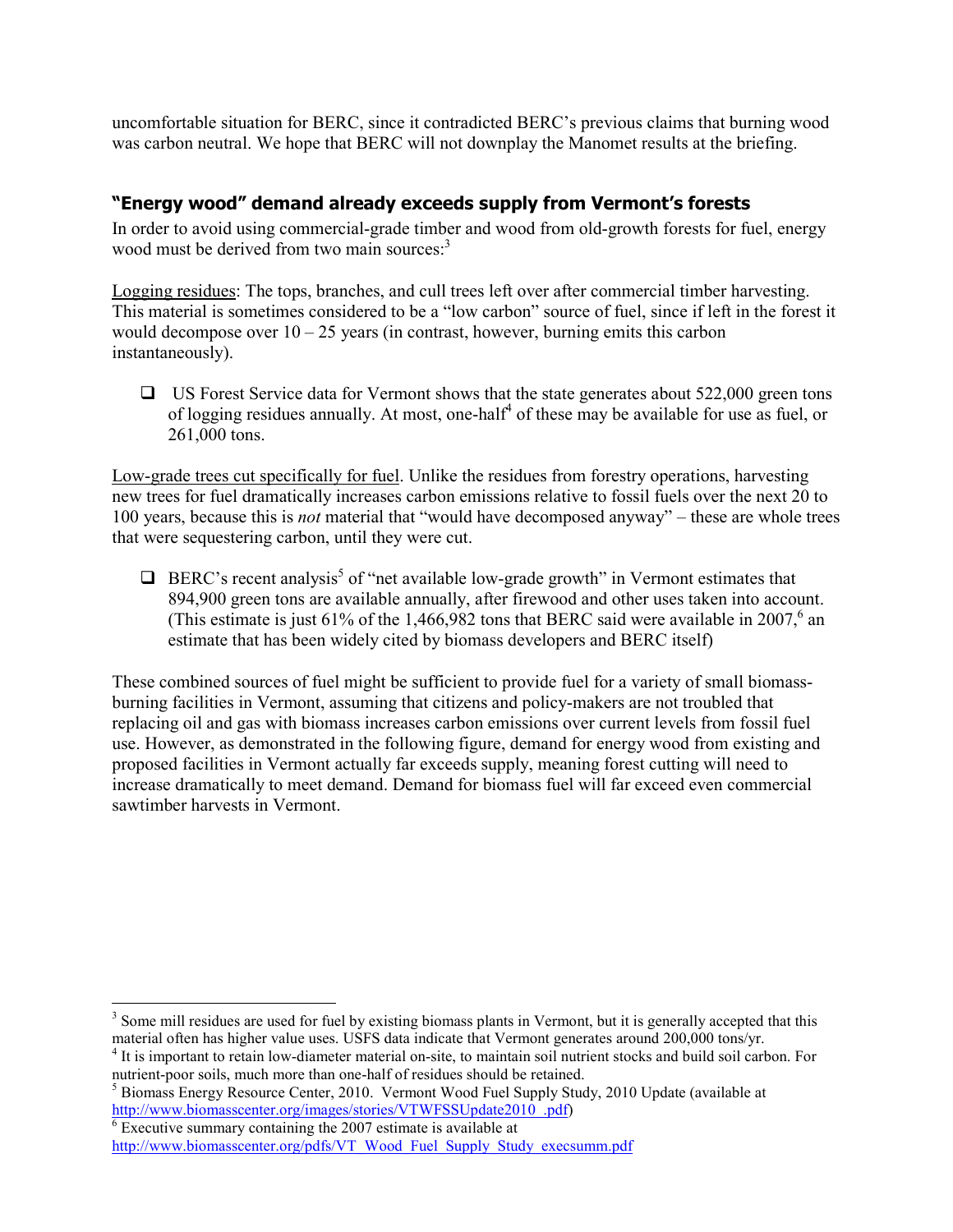# **Wood demand at proposed facilities in Vermont exceeds supply; demand at existing and proposed facilities is more than** *double* **the supply**



## **Burning wood for energy increases air pollution**

Replacing fossil fuels with biomass doesn't just increase carbon pollution – it emits particulate matter, nitrogen oxides, and carbon monoxide at similar or higher levels than from oil and coal burning, and emissions far exceed those from natural gas. The McNeil biomass energy plant is already Vermont's biggest polluter, but at least another three facilities are proposed in the state that will rival it for pollution output.

EPA's draft "boiler rule" standards<sup>7</sup>, issued as a legal requirement under the Clean Air Act, illustrate this problem. While small biomass burners are held to the same particulate matter emission limit as coal, $\delta$  the standards for "major source" biomass burners allow them to emit:

- 8 times more particulates than coal
- 66 times more acid gases than coal

-

- up to 80 times more carbon monoxide than coal
- up to 233 times more dioxins than coal

<sup>&</sup>lt;sup>7</sup> Federal Register, Friday, June 4, 2010. Environmental Protection Agency, 40 CFR Part 63. National emission standards for hazardous air pollutants for major sources: industrial, commercial, and institutional boilers and process heaters; proposed rule. (EPA's final boiler rule is due out in February 2011; the Agency has indicated that the final standards will likely be weaker than the rules as proposed.)

<sup>&</sup>lt;sup>8</sup> In a letter to EPA on the boiler rule, the Biomass Energy Resource Center has requested that EPA loosen the standards even further, so that the small burners which EPA wants to perform as well as coal burners would be allowed to emit more than 8 times the particulate pollution limit that EPA proposed for both coal and biomass.